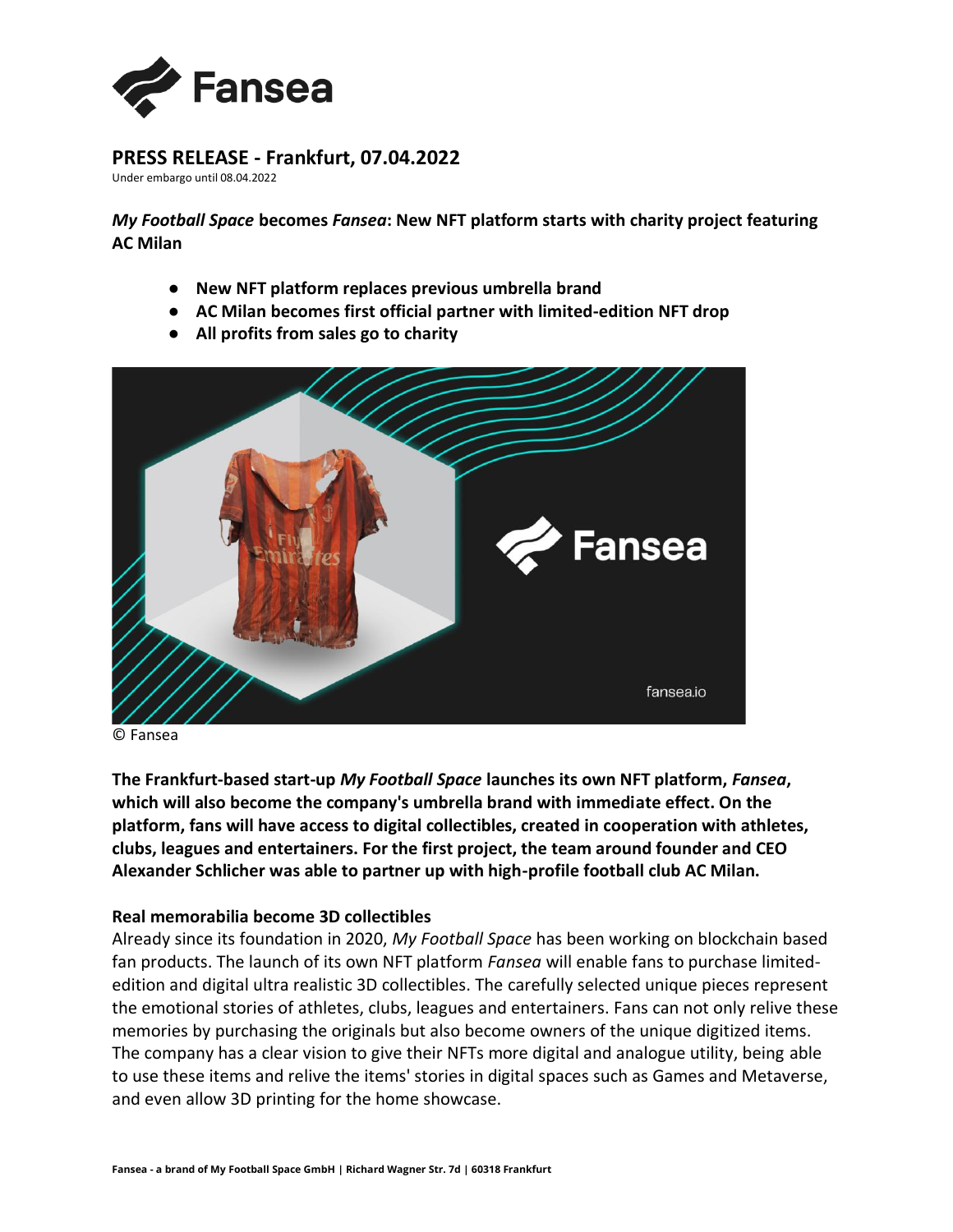

"Fansea aims to strengthen the emotional bond between clubs, athletes and fans and to create identification through shared experiences and moments. With the help of our unique collectibles, we create the 'hands on blockchain' and thus build a bridge between the digital and real-world", states Alexander Schlicher, founder and CEO of *Fansea*.

## **Partnership with AC Milan: Kick-off with NFT drop for a good cause**

The first project, an NFT drop for charity, launches in collaboration with AC Milan and crypto trading platform BitMEX. The digitized object is a unique Milan jersey from South Sudan, which was discovered by Danish war photographer Jan Grarup during a trip to South Sudan to document the effects of the severe floods in the country. The jersey was then donated to AC Milan and its charity organization Fondazione Milan, which is active in South Sudan to guarantee all children their right to a childhood, and is displayed in the Mono Milan museum, the headquarters of AC Milan.

Thanks to *Fansea's* technology, the jersey is now also available as a 3D collectible. Fans can preorder a[t](https://acmilan.fansea.io/) [https://acmilan.fansea.io](https://acmilan.fansea.io/) one or more of the only 75.817 certified pieces of digital memorabilia. As *Fansea* wants to contribute to AC Milan's charity organization, all profits from sales will be donated to Fondazione Milan in order to support their charitable initiatives across the globe, including its efforts to help alleviate the ongoing humanitarian crisis in Ukraine.

"We are very proud that AC Milan has chosen to enter the world of NFTs with BitMEX and Fansea as their partners. Having this collaboration is the perfect foundation for many of Fansea's upcoming projects", says Schlicher.

Partnering with the Rossoneri is just a teaser for the *Fansea* app, which will be available from spring 2022. The app will give fans and NFT enthusiasts access to many more iconic objects from sports and entertainment in the digital world.

### **About** *Fansea*

*Fansea* is an NFT platform for digital collectibles designed to bring real, physical memorabilia into the digital world. Utilizing its unique technology, the Frankfurt/Main-based company makes blockchain tangible by making NFTs of special items accessible also as high-quality 3D prints. As a certified NFT partner of athletes, leagues and clubs, *Fansea* paves the path into the Metaverse for fans of all generations. *Fansea* was founded in 2022 by Alexander Schlicher out of the start-up *My Football Space* and will be the organization's main brand in the future.

### **About Alexander Schlicher**

For more than 20 years, Alexander Schlicher worked as a banker and consultant in the financial services industry. The passionate football fan finally combined his experience with his vision to make emotions tangible for every fan with the help of innovative decentralized technologies,